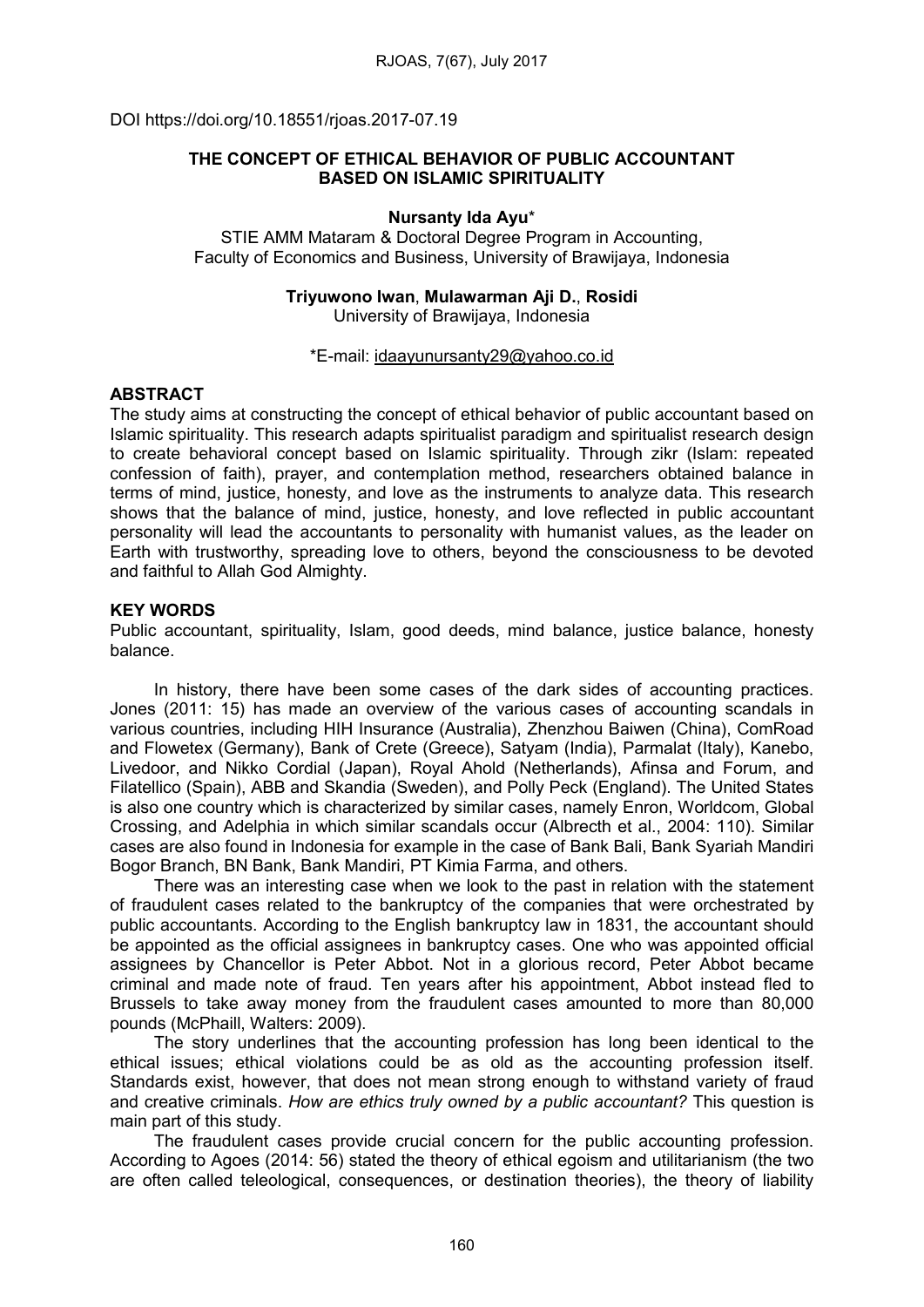(deontology), the theory of rights, as well as the theory of priority (virtue theory) or also known as the theory of character. Although these theories seem likely to be different, studies related to morality focus the same process that is based on the reasonable sense of humanity. These theories are the bases for the development of ethical principles of public accountants who then gain the many highlights of the researchers, criticizing the areas of the economy and business. That means, this is imminent to provide alternative ideas on the development of ethical-based spirituality. It is essential spirituality is working on the public accountants' minds rights, guided by revelation to God, leading to the construction of the new ethic of good public accountants.

### METHODS OF RESEARCH

To determine the appropriate research method, the researchers needed to understand the current problems in the area of public accountant. As a way to investigate the facts and concepts (Usman, 1984: 385-36) and with regard to the explanation of the ethical behavior (Islam: *akhlakul karimah*) of public accountants, the method employed in this study was researchers' intuition through *zikr* (Islam: repeated confession and remembrance of faith), prayer, and contemplation (Islam: *tafakkur*) (Triyuwono, 2015).

According to Triyuwono (2006), the intuition will enable the spiritual energy which can be used to obtain information directly from the God, for spiritual energy to connect with the Creator. In addition, Triyuwono (2015) stated that the way to gain knowledge through intuition by doing *zikr*, prayer, and *tafakkur* is through the following procedures: first to access the energy of Allah (through remembrance of faith or *zikr*); a person may interact in such way with deep devotion and awareness to ultimately gain inspiration (Aman 2014; 2013; Newberg and Waldman, 2009).

The procedure for prayer applied to God in order to be granted with wisdom in the form of capacities to obtain idea of what the best and suitable ways in analyzing the available data. Prayer really complements the awareness and presence of heart (Frager, 2013: 361). Praying by considering the presence of God is significant goodwill, which we believe firmly that God is fully present even though we do not experience His presence in physical sensory. We also believe that He watches and listens to our prayers. Despite we may think of being away from Him, we have to believe that there is no dividing curtain between us as humans and God (Frager, 2013: 366). And the third is always thinking and contemplating (*tafakkur*) will be analyzed, discussed and argued.

*Data Collection Technique.* This study focused on a specific site in data collection and determined some informants whom will be interviewed in to gain in-depth data. The data obtained from the informants will be utilized to develop the concept of ethical behavior of the public accountants based Islamic spirituality, through interpretation and reflection of the researchers. Through the interview, the researchers tried to minimize their influence with neutral but critical stance and focused on the structured questions. All forms of expression were noted and reported to be pursued in order to avoid a single and biased interpretation (Denzin & Lincoln, 2009: 511-512).

*Literature Review.* Some of the books used by the researcher are associated with Islamic spirituality, good behaviors and moral psychology, written by Imam Ja'far al-Sadiq, Haidar Bagir, Motahhari, and Imam Jamal Rahman. The literature review is intended to obtain a broad horizon in developing the concept of ethical conduct good public accountant based on Islamic values.

# RESULTS AND DISCUSSION

*The Characteristics of Good Behaviors (Akhlakul Karimah) as Tool of Analysis.*  According to the views by Imam Ja'far Shadiq as described by Muhammad and Zainuddin (2014) that psychologically, the concept of *akhlakul karimah* in Islam has four characteristics very. The four characteristic are namely the balance in terms of mind and thinking, justice, honesty, and love. The characteristic of *akhlakul karimah* firstly concerns with mind aspect,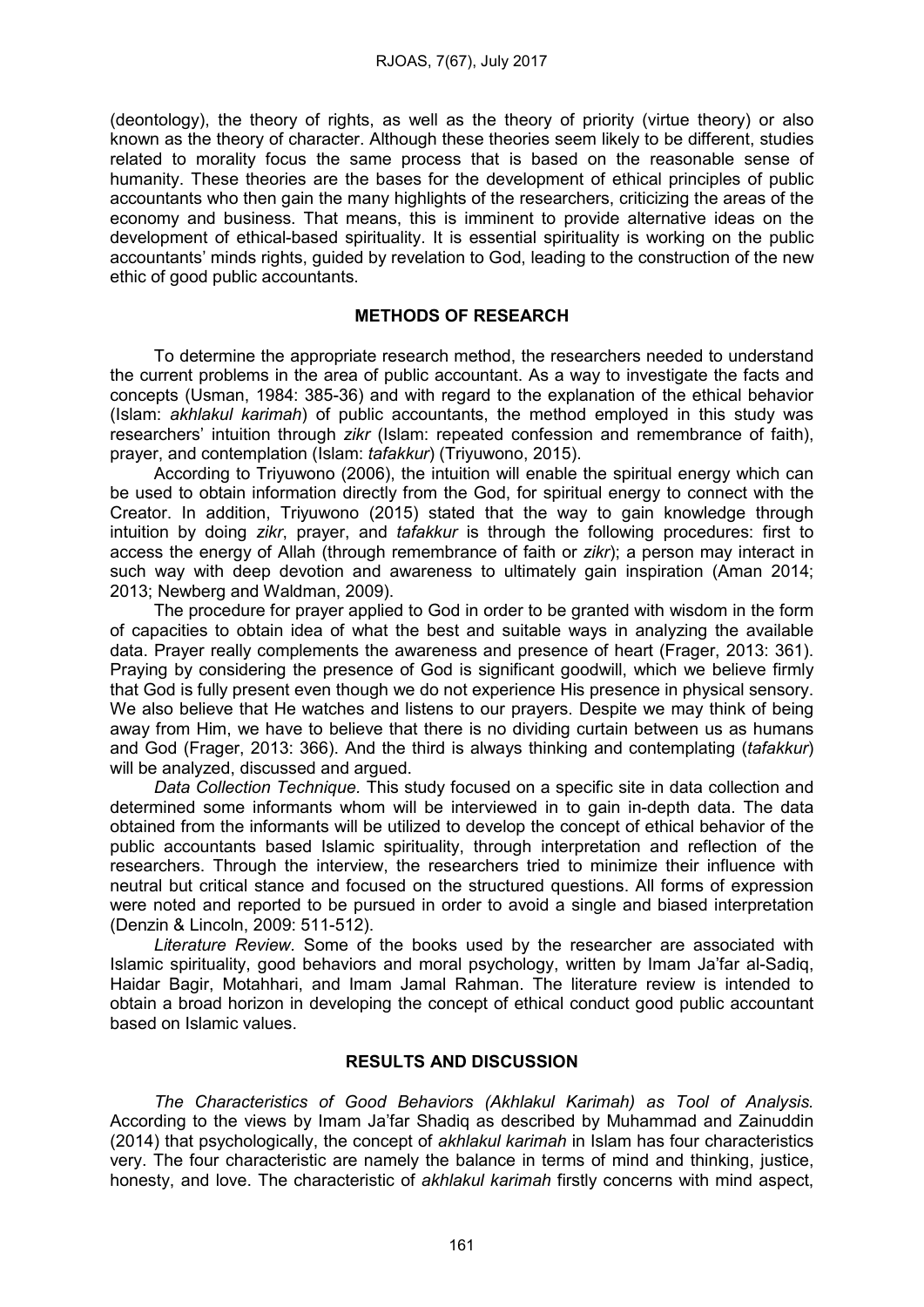that the balance of mind is intended to lead into the righteous balance in the array of solid towards the glory of the people of the highest life.

The second character is justice. Justice is putting all power under the influence of rationality, in which each of these powers is given its full rights. The perfect provision of rights will create a just and social state so that the life order will be built in a solid manner to the highest prosperity of the people.

The third characteristic is honesty. Honesty is the behavior that occurs in the words consistent with the deeds; the fair is the compatibility between reality and belief. Imam Shadiq said, "Whoever speaks honestly, it works sacred". In fact, according to the tenets of the celestial, must be honest is the legal basis of the provisions of law: "God did not send a prophet except with sincerity in the talks and to fulfill the mandate of the good and the bad".

The fourth is love. There are different views about the meaning of love. A philosopher said that love is a natural tendency toward something you like, something compatible. As a wise saying, love is a hidden power that makes lovers as part of his lover. In fact, love can transform them into one and inseparable. And the poet says love is the spirit of the glitter in the spirit and heart to heart contact (Muhammand & Zainuddin, 2014: 132).

Meanwhile, the imam named love as in faith, "Is there any faith other than love?" Love is the main connection between the slave and his Lord; it is a strong relationship between man and religion. Therefore, the relationship between Muslims should be built under the supports of love and a glimmer of light. Therefore, "the love of one's religion is the love of other people".

*Drilling Characters of Certified Public Accountants in the Perspective of Rational-Materiality.* Starting from the self-experience of the researchers in the approach to the subject as the informant (within the public accountings) was something very interesting. Attractive in a sense, what the informant through his speech, his behavior represents public accountant itself. The viewpoint of the public accountant in understanding his work is strongly influenced by his religion, spiritual, experience, and also his cultural background. These factors affect how the public accountant utilizes his knowledge in carrying out his duties as a professional (accountant). The dimensions take the biggest part that will be influential in shaping the character of a public accountant. Thus, how big do the factors affect the selfpublic accountant who will become his personal characteristic? Would public accountant view the material-rational, or would it change the consciousness of the public accountants for the higher dimension of the public accountant spiritual?

According to Abduh in his book Science of *Tawheed* related to the concept of justice stated that:

*"Human-looking materiality is human tendency to use the power of his mind as the main pillar for their mind is the path of truth, intellect above everything. They negated even in matters of supra-rational, even revelation. Their mind had settled on the culture of materialism."*

Researchers asserted that people are actually both physical as well as spiritual beings. However, the existence of a core of a human being is his spirituality. If there is a human tendency and busy taking care of physical things (material) compared with the spiritual, it is more likely related to the importance of materiality. In the field of public accountants, we may see how the image of the behaviors of the public accountants in performing their professional duties that the behavior is likely to materiality or spiritual.

*Public Accountant Materialistic-Rational Triggers Ethics Violations.* Many factors may influence a public accountant to either comply with or violate ethics. Some of these factors are as follows:

Mental Greediness (Greedy). If the individual concern has been already mentally "greedy", then he will act greedily at any opportunities he has, without concerning with the rules that set it up. Citing a statement from Mr. Nur Mokhlas Aryo Sukaimi as follows:

*"(in relation with) the accounting scandals that occurred involving public accountant, if we learn of the case, I read this is due to greed factor (greediness) and also weak law enforcement. So if the mental is greedy, it is always greedy for any property and power to*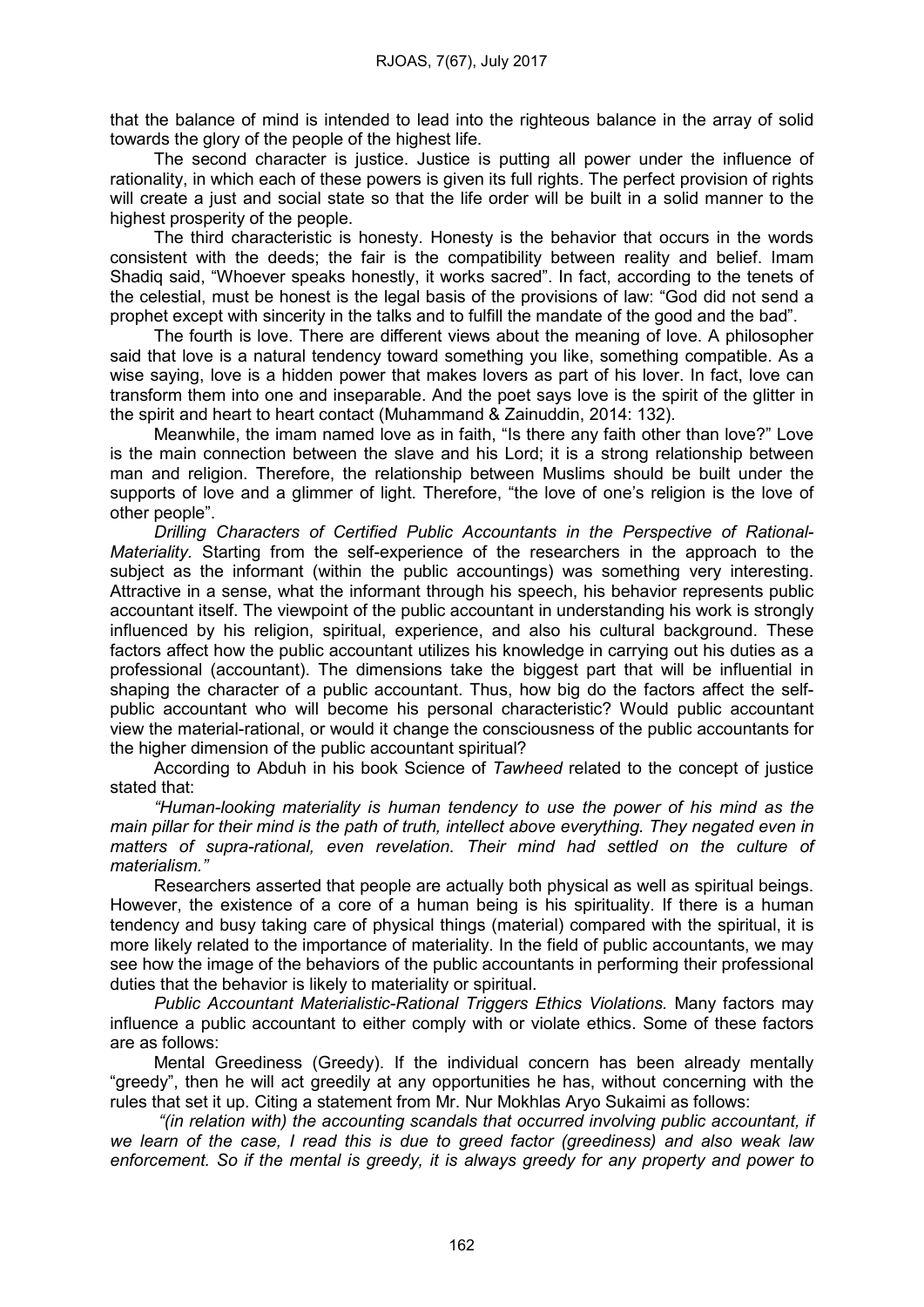*achieve the goal by all means, measuring everything from the material and the glory is measured by the material"*

There are efforts should be taken to overcome this problem, by not giving any opportunity for the mental greediness to escape from the disruption. The solution is by setting a strict law for the (problematic) public accountants. Mr. Nur Mokhlas Iryo Sukaimi said that:

*"If the law is applied and enforced fairly and firmly, then people will think the twice upon greedy mentality upon their daily acts. Through law enforcement, the acts of mental greediness could be stopped."*

In addition to law enforcement and the application of strict and firm law, other effort that should be done is to provide training related to the development of spirituality within the public accountants aside from the professional efforts conducted by the majority of companies during the selection; that is to look for the candidates with good ethics. In addition the company also should back up the accountants with the code of conduct. Mr. Nur Mokhlas Iryo Sukaimi as a public accountant has to do with the selection of states that:

*"The problem in the world of business professionals is recruiting the best talent. My position allows it; as a teacher in the field of auditing, I started to recruit students who are*  best academically and their attitude to work in my office. I should also act as a role model *and mentor for their work with their expectations with a perfect career path, and also the way to achieve the career path well."*

This is how public accounting function in the balance of their mind to curb the rapid growth of accounting scandals that occurred amidst business competition today.

"Traverse" Mentality: What Public Accountants Do Not Care. The cases of the accounting scandals that occurred today have also been caused by the unethical behavior of the public accountants called "traverse" mentality, which is the mentality surpassing the identical way to take a shortcut done by a particular public accountant in order to achieve goals easily (Faisal, 2016: 195).

Through the interview with Mr. Joko Priyono in relation with the mental traverse performed by the public accountants, he argued that:

*"Through my experience, I've seen how some fancy colleagues, and I think reasonable when they with their knowledge, competencies, and skills possessed could provide a way out of their clients' cases and succeed. The solution was legal. It has been still on the right track, and they did not violate the law. They clients are satisfied with the services. The problem, this is pretty much the amount, CPAs provide a solution to the clients who have done their business illegally; even in violation of the law and not based on knowledge, competencies, and skills are adequate. Their original knowledge to the evidence is the knowledge of "negotiable". Then they could enrich themselves from the results of such services. No professional responsibility at all, by any means."*

Mental traverse performed by the public accountants who did not take their life at stake to do things that may violate the rules of professional. Perhaps this is good for the accountants and also for their clients equally; no party is abused, but both are very lucky for the practices; public accountants are lucky for doing their job and hope to achieve the agreed fee services, and the client is also lucky because his intentions may be accomplished in accordance expectations through the services. Behind the practices, there are victimized, for example the government, shareholders, investors, or other stakeholders. In time, it will destroy the business itself and all the elements involved due to the idea of a public accountant who worship material.

Mentality surpass is closely associated with behavior "not appreciate the quality of performance". Importantly, the perpetrator may achieve its goals and objectives by taking shortcuts, not procedural. Traversing mentality seems undiminished; even in increasingly conduct by the public accountants in performing their professional duties. This phenomenon can be seen in the real scandals of financial accounting that have occurred in this country. Baidlowi (2016: 269) said "This was said in the Sheikh Abdul Qadir Jilani's sage as people who do not have a heart are who do not care about truth and virtue, subject only to the physical senses alone. They are stupid people and despised, there is no good in them."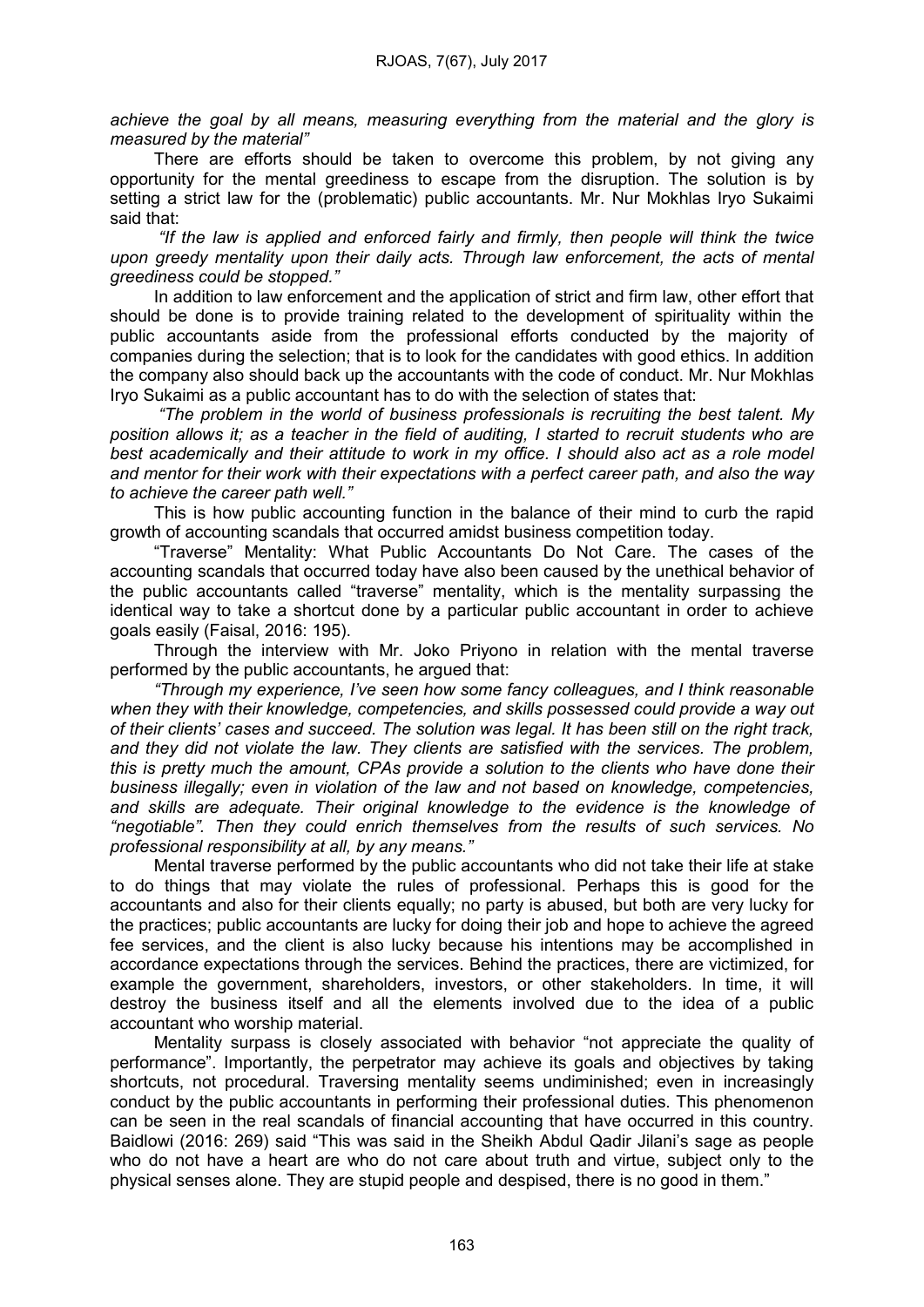Epistemic Inequality: Triggering Conflict of Interest among Public Accountants. Noteworthy also is that in the middle of a conflict of interests, in particular personal interests and the interests of the institution where the professional work, there is a danger demands of professionalism compromised. In the pressure demands of interests, whether personal or institutional, the professional is no longer sufficient independent and autonomous to implement judgments and take decisions according to the demands of professionalism (May, 1994: 67-81).

The temptation to deviate from the demands of professionalism has made easier by the fact there is an imbalance between the epistemic professional and his client; confidence will lead to self-knowledge professionals on the one hand and less or even no knowledge of the client's adequacy. On the other hand, the activities that are being faced with the professional may push for abusing his position for his own benefit or the institution in which he works.

"Loser" Mentality of Public Accountant. According to Mustafa (2014: 226) that it cannot be called as public accountants those choose a bad way or being "losers". They did not reveal the heroic story, but it appears to be a loser because of their behavior. They are cheating accountants, breaching the ethics; the way is very diverse and clever, from polishing, enhancing, to manipulating the financial statements that are managed and intended to fool the government, investors, or other stakeholders. They support the crime to the detriment several parties. There are many public accountants, but not a few public accountants who behave badly. They are the "bad apples" in a basket, infecting other ripen apples. Why do "bad apples" occur? The answer lies on the ethical problem.

In an interview with investigators Mr. Hariadi, he expressed his views that:

*"On the other hand, public accountants with good spiritual qualities, while doing professional duties they (CPA) will carry out their duties without being affected by materialistic and quantitative matter, but hunting the quality of values in life. A public accountant who has good spiritual, he will always train himself with good behavior and manners. He will work with the wisdom of his mind, honestly, fairly, and with full of love."*

The above statement is the accusation of the characteristics of a good public accountant. It (CPA) will always point to the whole spiritual behavior qualities, not budging on material affairs (corporate); they will conduct accounting with high spirituality and will be a "hero" and help saving the economy in a sustainable manner. Because he (CPAs) is well aware that almost all sectors need hand touch-deft hand.

## **CONCLUSION**

The conclusion of this study is to reveal the public accountant him/herself, an extreme conclusion that is not just static confining them in one rule. The personality of public accountant is stated that the researchers said that their perspective is beyond themselves, whether individual can or cannot do an act. Good and holy behavior is reaping the rewards, discipline, law-abiding in the region should be conducted; conversely, a bad behavior in the region cannot and should not be done.

Researchers realized that ethical principles have a duty not only to create rules for public accountants unless the problems are overcome by the good public accountant. Public accountants who have good foundation and intention means they have the sense of balance in terms of mind, justice, honesty, and love that overcomes these assessments can or cannot conduct public accountant.

The methodology through *akhlakul karimah* is morally judgmental, as we understand the ethical principles of public accounting; it also does not contain normative characteristic, but would like to present an effective enlightenment on values that must exist within a public accountant. *Akhlakul karimah* characteristics brushed perspective the life of a public accountant who prioritizes the view of life. The idea of *akhlakul karimah* characteristic features the creation of depth-reflection that may enrich humanist values into the consciousness of the public accountant (beyond consciousness)*.*